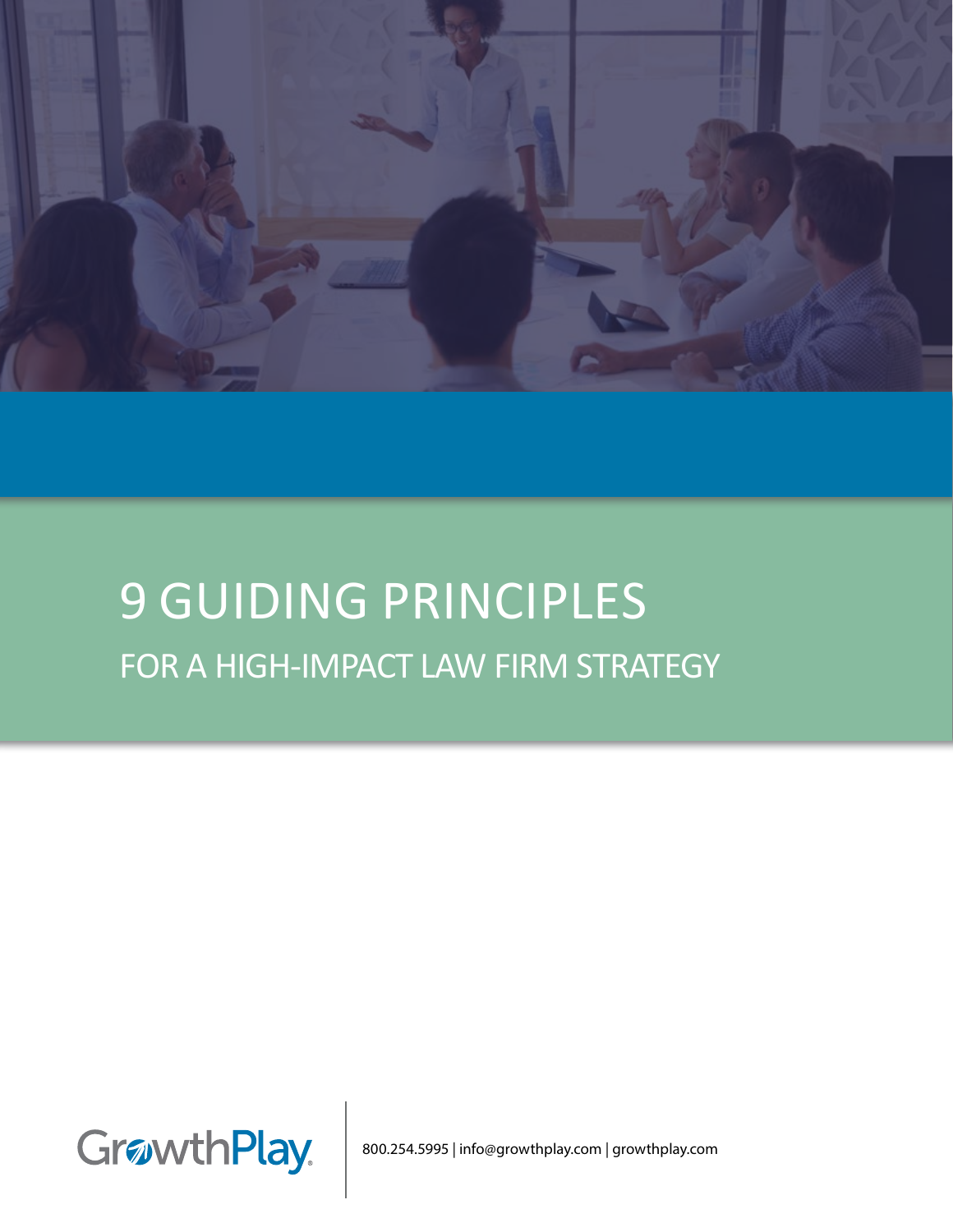When successful people talk about their accomplishments, you don't usually hear them say, "I don't have a clue how it happened ..." or "Beats me." What you are more likely to hear is, "I had a vision that I turned into a plan." They planned to succeed - they set themselves up for it and execution made it happen.

So, if planning is the key to success, why does strategic planning have such a high fail rate in law firms? Are lawyers simply bad at long-term planning? Do political, compensation, or other cultural issues get in the way?

Perhaps there's truth to much of this. But there is another, easily forgotten explanation for failure of law firms' strategic plans: Clients are the engines of a law firm, and yet, together, strategic plans are primarily inward-facing; they are more operational than strategic. By listening and connecting to clients, you can create a strategic roadmap that puts clients first, to get where you want to go. Here is how you do it.

### **9 Guiding Principles**

- 1. Bringing the Voice of the Client into the Firm
- 2. Get Lawyers Face-to-Face with Clients and Prospects
- 3. Invest Smart, Measurable Nonbillable Time in Existing Clients
- 4. Teach Client Service and Communication Skills to Everyone in the Firm
- 5. Make Key Clients Your Partners by Building Teams Around Them
- 6. Require Case Management and Budgeting for All Matters
- 7. Measure Everything
- 8. Adapt to the Sea Change in Technology
- 9. Reward Behavior that Contributes to the Firm's Future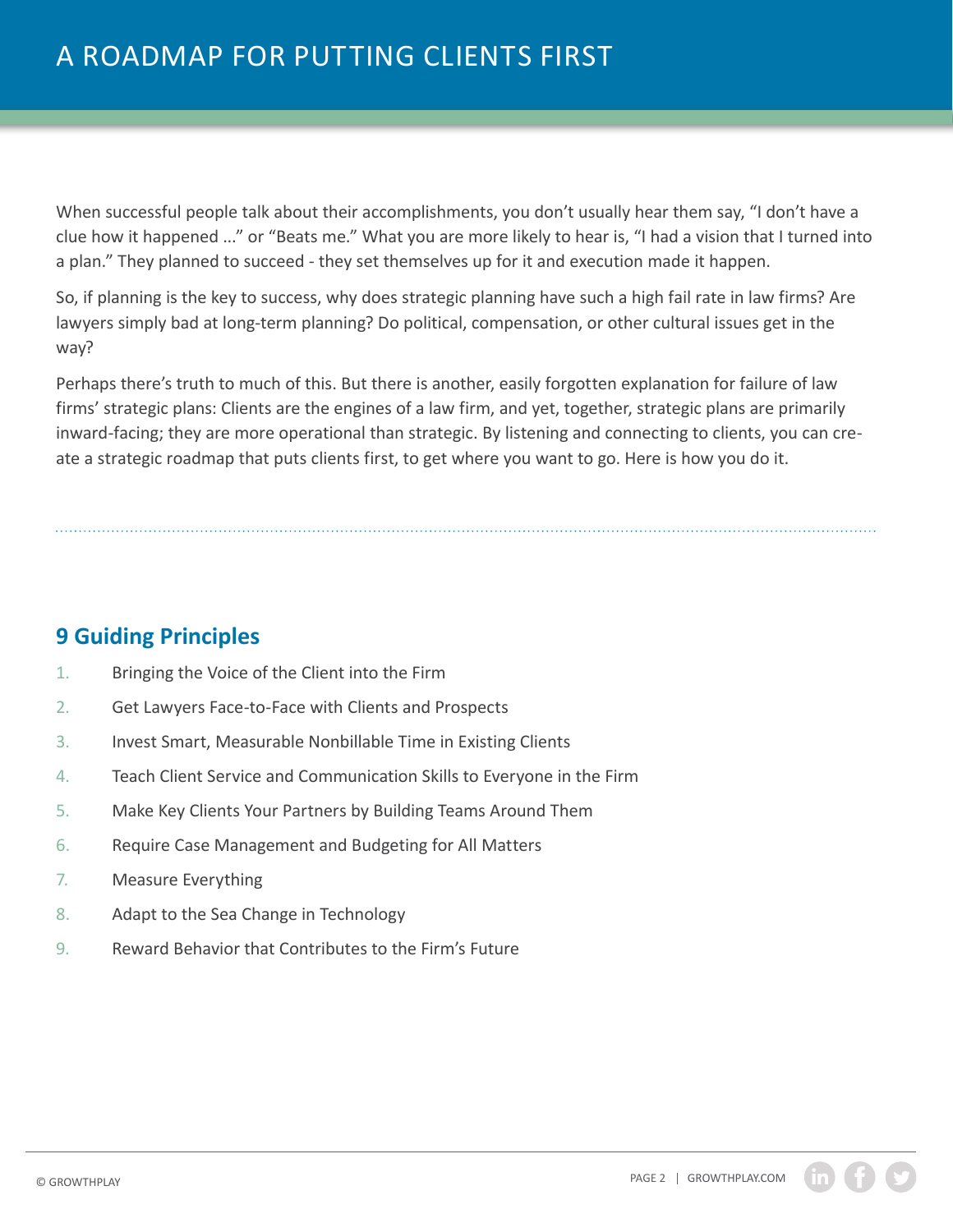### **Bringing the Voice of the Client into the Firm 1**

Conduct formal client satisfaction interviews with key clients. Getting meaningful client feedback is a requirement - not an option - for successful law firms. Having an independent third party ask clients what the firm is doing well and what it could be doing better, reaps incredibly positive benefits. This feedback has an impact on client growth, retention, and satisfaction. Also, talk to every client informally, on a regular basis, about how the lawyers and firm are doing.

Ask clients to attend retreats as speakers or panelists to talk about what satisfies and upsets them, and what they expect from lawyers in the future. Invite them to the firm to speak about their views on outside counsel and the importance of service, quality, and relationships.

Consider circulating articles that have been written by or about the firm's clients within the firm and share them with your network.

### **Get Lawyers Face-to-Face with Clients and Prospects 2**

You may find a client who really appreciates one particular lawyer because "he is the only one that comes to my office for meetings, and he does it without being asked - it's his idea." Another client could pose the question, "Don't the lawyers know that the more we see them, the more business we give them?"

This is not just about impressing clients with your willingness to travel (at no charge to them, of course). Face-to-face interactions also lead to much stronger personal relationships between lawyers and clients. It is pretty hard to have a meaningful relationship and build trust when all a lawyer does is speak with the client by phone and exchange documents by email. The percentage of time most lawyers actually spend face-to-face with clients and prospects is miniscule compared to the time they spend on general, indirect marketing and positioning efforts. This only exacerbates the problem most lawyers face: finding the time to market. Lawyers should "borrow" some of this marketing time and use it to meet with clients and prospects.

### **Invest Smart, Measurable Nonbillable Time in Existing Clients 3**

Effective selling, cross-selling, and client service require lawyers to invest time "off the clock" getting to know the client, their business, and their industry. Many lawyers say they can't visit clients because it costs the client too much for the travel time. That same lawyer, however, will spend 10 to 20 hours writing an article, making presentations to other lawyers, or having lunches with longshot prospects. This nonbillable time would be better used to get close to existing clients and to add value to existing relationships.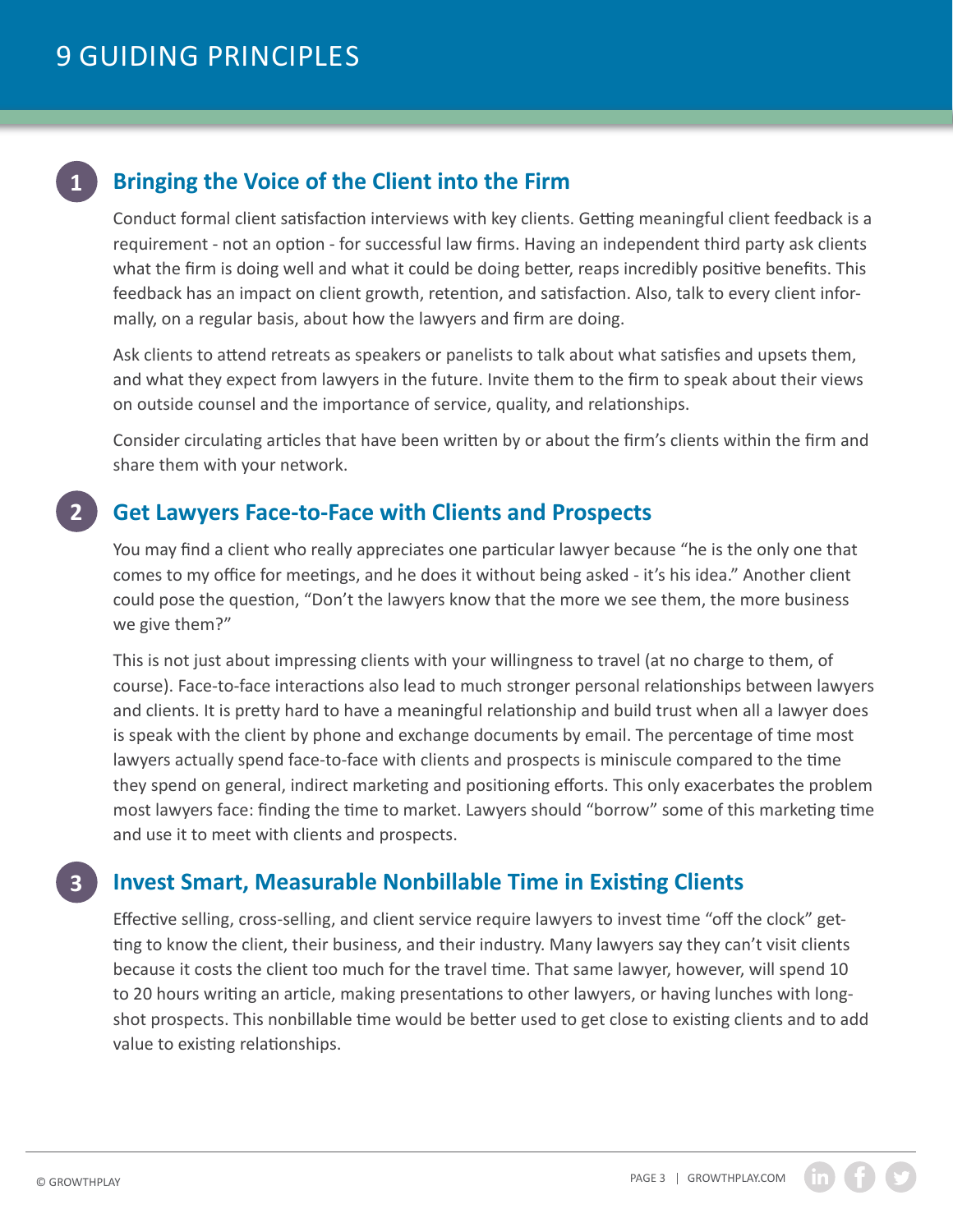Even though an investment of nonbillable time can yield great returns, often this time is not even recorded, measured, or rewarded. One client complimented his primary lawyer's skills, but added that he was considering using other lawyers because: "He never gives us 30 seconds of his time without billing us for it." The client perceived this otherwise terrific lawyer as having no personal interest in him, and no willingness to invest time in the client's business or relationship. When this message was delivered to the lawyer, he immediately changed his approach and has significantly enhanced his relationship - and billings - with this client.

### **Teach Client Service and Communication Skills to Everyone**

Most law schools and firms do very little to teach communication or client service skills. However, successful rainmakers understand the importance of these largely personal skills. A lawyer does not need to be an extrovert to be successful. Many good lawyers and rainmakers are introverted and have low-key personality types, but they understand the importance of investing emotionally in clients. Knowing how to listen effectively is a vital skill for a lawyer. "Active listening" sounds like an oxymoron to most lawyers, but it is a skill that can be taught.

After a training program in which she practiced "active listening," one lawyer went to a meeting with a client to discuss service problems. She listened and asked reflective questions - repeating what the clients said - to confirm what she heard. She reserved comment on what the clients said until she truly understood their point of view. At the end of the lunch, the clients complimented the lawyer on her listening skills and said they felt certain that they would be able to resolve their differences.

Lawyers usually scoff at the idea of participating in communication and personality styles training or some similar assessment - until they actually go through such a program with someone who is skilled at applying the concepts to lawyers. It can be eye-opening for lawyers to understand and adapt to different personal styles and communication preferences.

# **Make Key Clients Partners by Building Teams Around Them**

Clients with sophisticated legal needs want their lawyers to have a thorough understanding of their communication preferences, specific needs, business, and industry. A dedicated team of lawyers can provide this better than a random collection of lawyers. A true client team meets regularly – off the clock - to discuss ways to provide more value for the client. This is one of the things clients refer to as "adding value." Members of the client team invest this time to gain a deeper understanding of the client's particular style, needs, and goals.

The more client teams actively work to manage the client relationship, the more the billings will increase. To convince lawyers to start thinking and acting like a true client service team, the firm must give them support and guidance, and make them accountable for measurable results, including increased revenue, better profitability, and improved client satisfaction.

**5**

**4**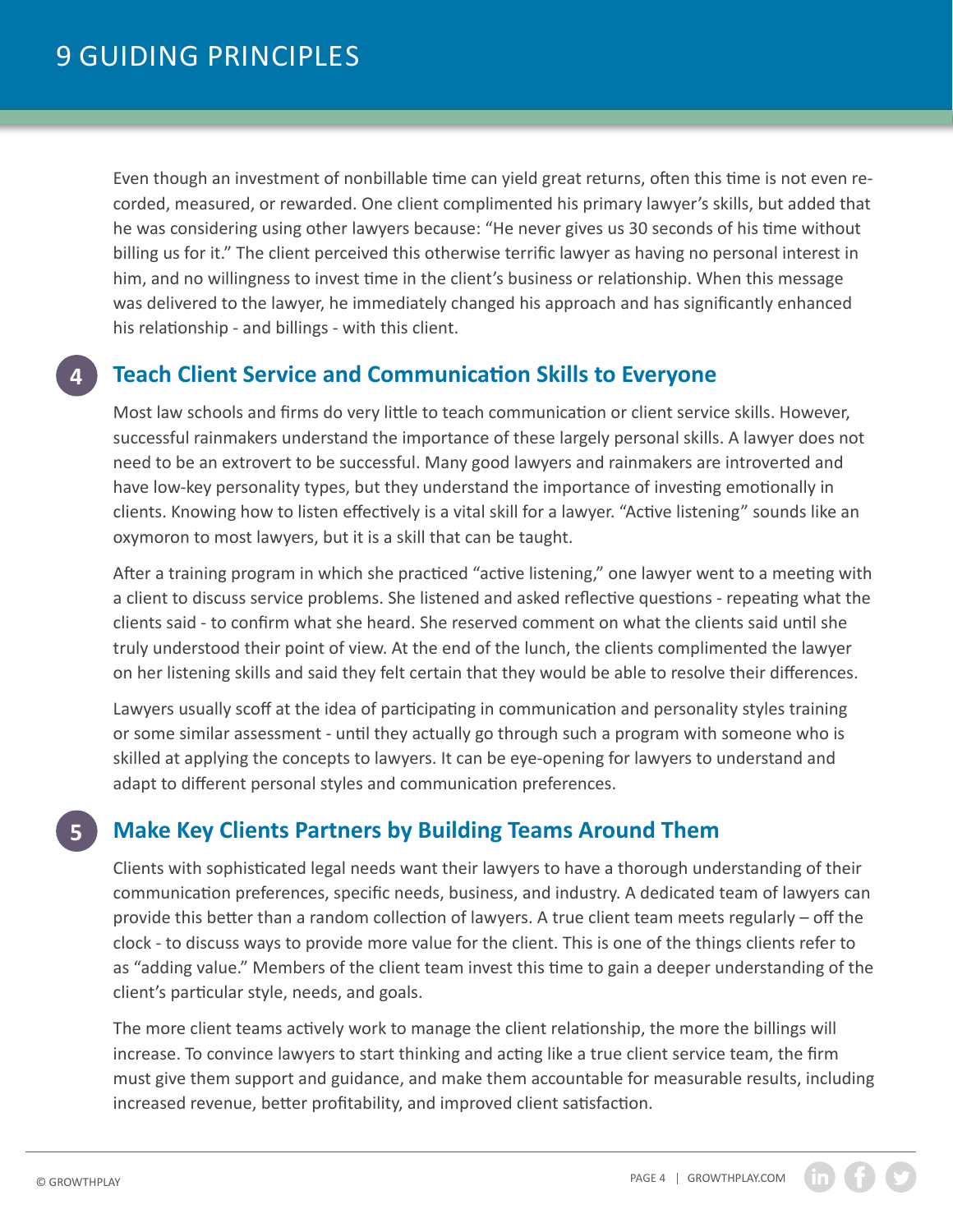### **Require Case Management and Budgeting for All Matters 6**

In-house counsel is under increasing pressure to do even more to control the cost of outside counsel. Most, however, do not insist on budgeting or work plans. They are looking for outside lawyers who will take the initiative and "make them look good" by helping them develop meaningful case management and budgeting systems.

To seize on this market opportunity, firms need to teach their lawyers how to prepare budgets and follow a work plan. It is not rocket science. Lawyers note the necessary work tasks, who will do the work, the billing rate, and the range of hours expected to complete the tasks. Use this basic information to start a discussion with the client about projected costs, efficiency, and case management. Case management and budgeting require excellent communication with the client. Unless outside counsel help clients control costs and develop efficiencies, even loyal clients will consider alternative legal service providers. Accordingly, case management and budgeting can be both a defensive strategy to hold on to the work you have, and an offensive strategy to gain competitive advantage in seeking new clients. Having meaningful discussions with clients about alternative fee approaches is also imperative.

**7**

## **Measure Everything**

The strategic use of data is critical to bringing about change in law firms. Since lawyers are largely data-driven, "big picture" comments such as, "we should work more efficiently to increase profitability," or "we should introduce our clients to new practice areas," do not change behavior. These statements do not provide sufficient data to affect most lawyers' thinking. Firms need to measure everything related to the kind of behavior they want to promote. In a world of "big data," law firms must make it a priority to capture and use the critical information available to them.

If you want lawyers to get their bills out faster, measure in real dollars what it costs the firm when a lawyer does not bill on a timely basis. If you want to reduce write-offs, calculate the disparate impact on firm income from matters that yield high realization as opposed to those that consistently result in write-offs. Among other things, the firm should measure or quantify the cost of bad timekeeping, inadequate associate feedback, and unhappy clients.

As mentioned previously, many lawyers are not doing enough to improve their practices largely because no attempt has been made to measure their level of nonbillable activity or track results. To guess is cheap, but to guess wrong is expensive. If you want results, you must gather data, communicate the findings, create accountability, and develop reward structures to support the desired goals.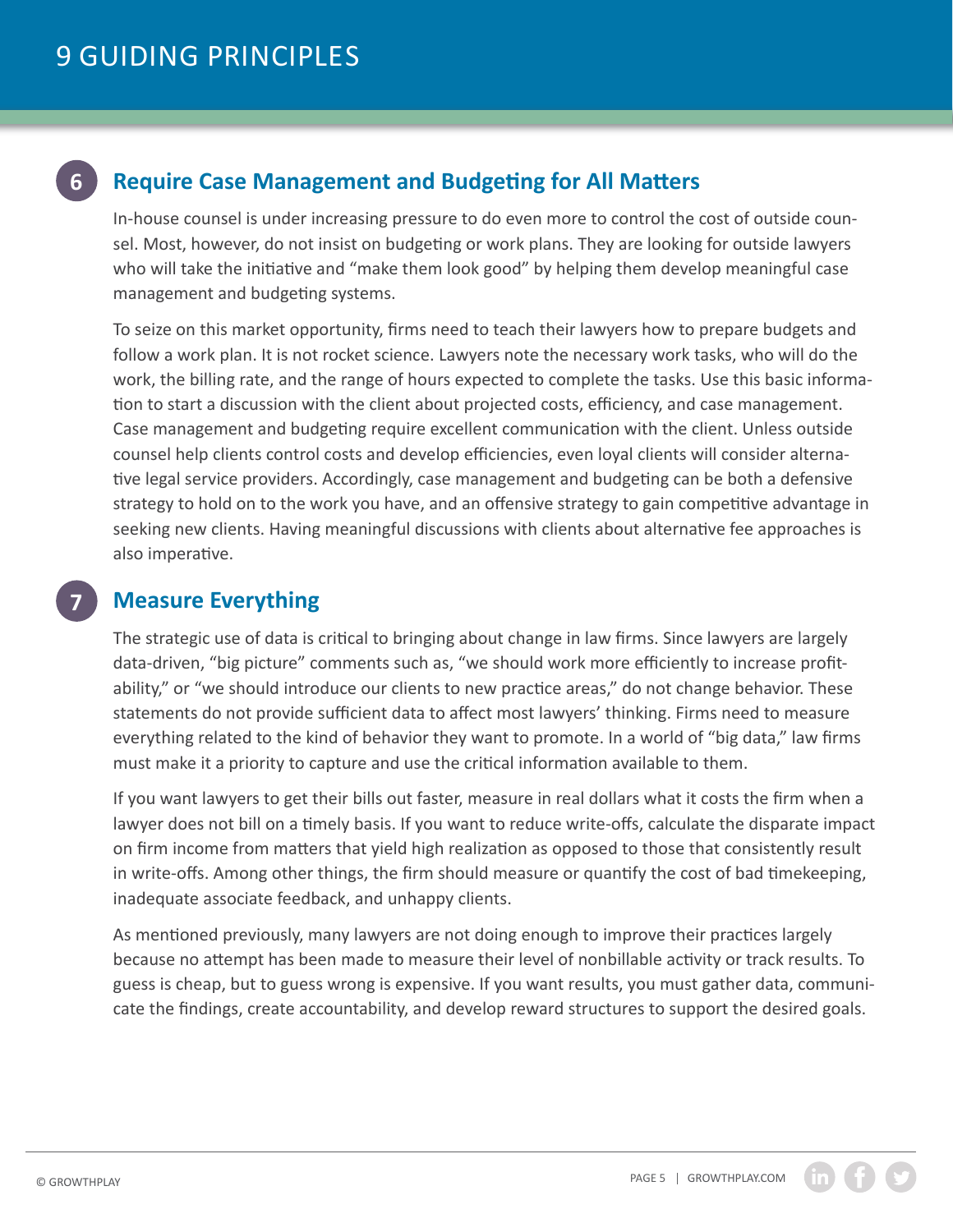### **Adapt to the Sea Change in Technology 8**

Lawyers who are not prepared to match their clients' use of technology will be left behind in a competitive marketplace. The best marketing, client retention, and other management initiatives are useless without the effective use of technology, as clients migrate to lawyers who do business the way they do.

Firms and lawyers should be using technology-based management, practice, and organizational platforms to practice law (and manage their time) more efficiently. Knowing about and using advanced technology is critical to compete. Embracing and making effective use of technology will position lawyers to survive the toughest competitive challenges, including the threat from non-law firm service providers.

#### **Reward Behavior that Contributes to the Firm's Future 9**

Client service excellence, teamwork, effective firm management, and other important qualities are not always rewarded at firms. Yet, David Maister, author of the book, *True Professionalism: The Courage to Care About Your People, Your Clients and Your Career,* has preached passionately for years that what lawyers do with their billable time is current income, and what they do with their nonbillable time determines their future.

The quality of the service delivered by each member of the legal team is an essential component of client retention, client satisfaction, and client growth. Firms must find ways to reward everyone whose efforts keep a client happy and coming back. Very often, the most important lawyer to the client is the "minder" or "grinder." Yet these lawyers often have no incentive to broaden or deepen the relationship, because all of the credit for their efforts will inure to the "finder." This is one of the biggest mistakes firms make.

Find ways to provide incentives to lawyers (and staff) to invest time and personal attention in each client. The value of the time lawyers spend on mentoring, training, and associate retention should also be recognized. Unfortunately, some lawyers who make meaningful contributions to the firm are often expected to make up the lost billable time or get penalized. Serving the firm and clients in broader ways will take on increasing importance in coming years.